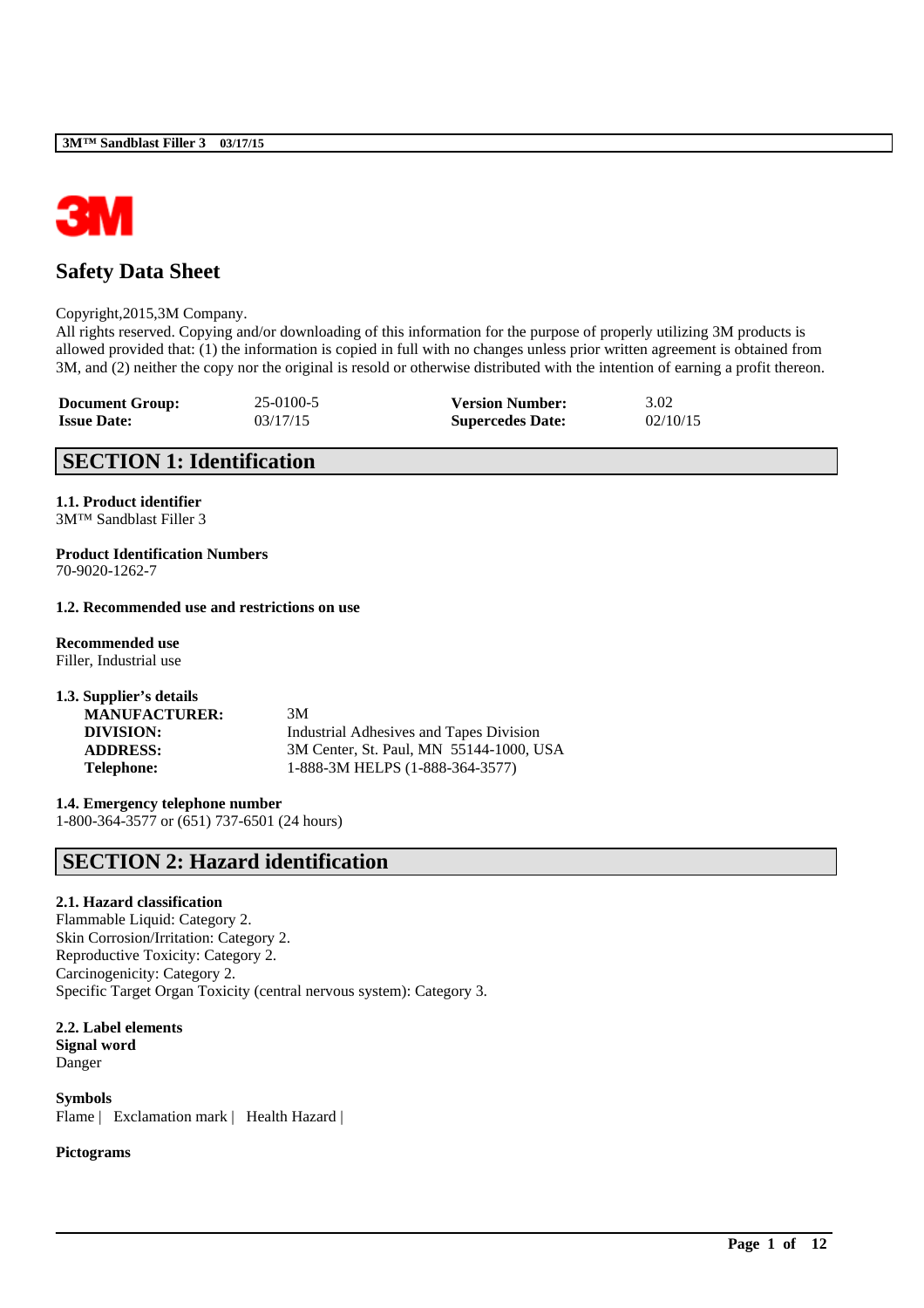

**Hazard Statements** Highly flammable liquid and vapor.

Causes skin irritation. May cause drowsiness or dizziness. Suspected of damaging fertility or the unborn child. Suspected of causing cancer.

#### **Precautionary Statements**

#### **Prevention:**

Obtain special instructions before use. Do not handle until all safety precautions have been read and understood. Keep away from heat/sparks/open flames/hot surfaces. - No smoking. Ground/bond container and receiving equipment. Use only non-sparking tools. Take precautionary measures against static discharge. Keep container tightly closed. Use explosion-proof electrical/ventilating/lighting equipment. Avoid breathing dust/fume/gas/mist/vapors/spray. Use only outdoors or in a well-ventilated area. Wear protective gloves and eye/face protection. Wash thoroughly after handling.

### **Response:**

IF INHALED: Remove person to fresh air and keep comfortable for breathing. IF ON SKIN (or hair): Take off immediately all contaminated clothing. Rinse skin with water/shower. If skin irritation occurs: Get medical advice/attention. Take off contaminated clothing and wash it before reuse. IF exposed or concerned: Get medical advice/attention.

In case of fire: Use a fire fighting agent suitable for flammable liquids such as dry chemical or carbon dioxide to extinguish.

#### **Storage:**

Store in a well-ventilated place. Keep container tightly closed. Keep cool. Store locked up.

#### **Disposal:**

Dispose of contents/container in accordance with applicable local/regional/national/international regulations.

# **2.3. Hazards not otherwise classified**

None.

# **SECTION 3: Composition/information on ingredients**

| Ingredient                                   | <b>C.A.S. No.</b> | $\%$ by Wt                  |
|----------------------------------------------|-------------------|-----------------------------|
| Solvent Naphtha (Petroleum), Light Aliphatic | Trade Secret*     | $60 - 100$ Trade Secret $*$ |
| Polyisoprene                                 | Trade Secret*     | 10 - 30 Trade Secret $*$    |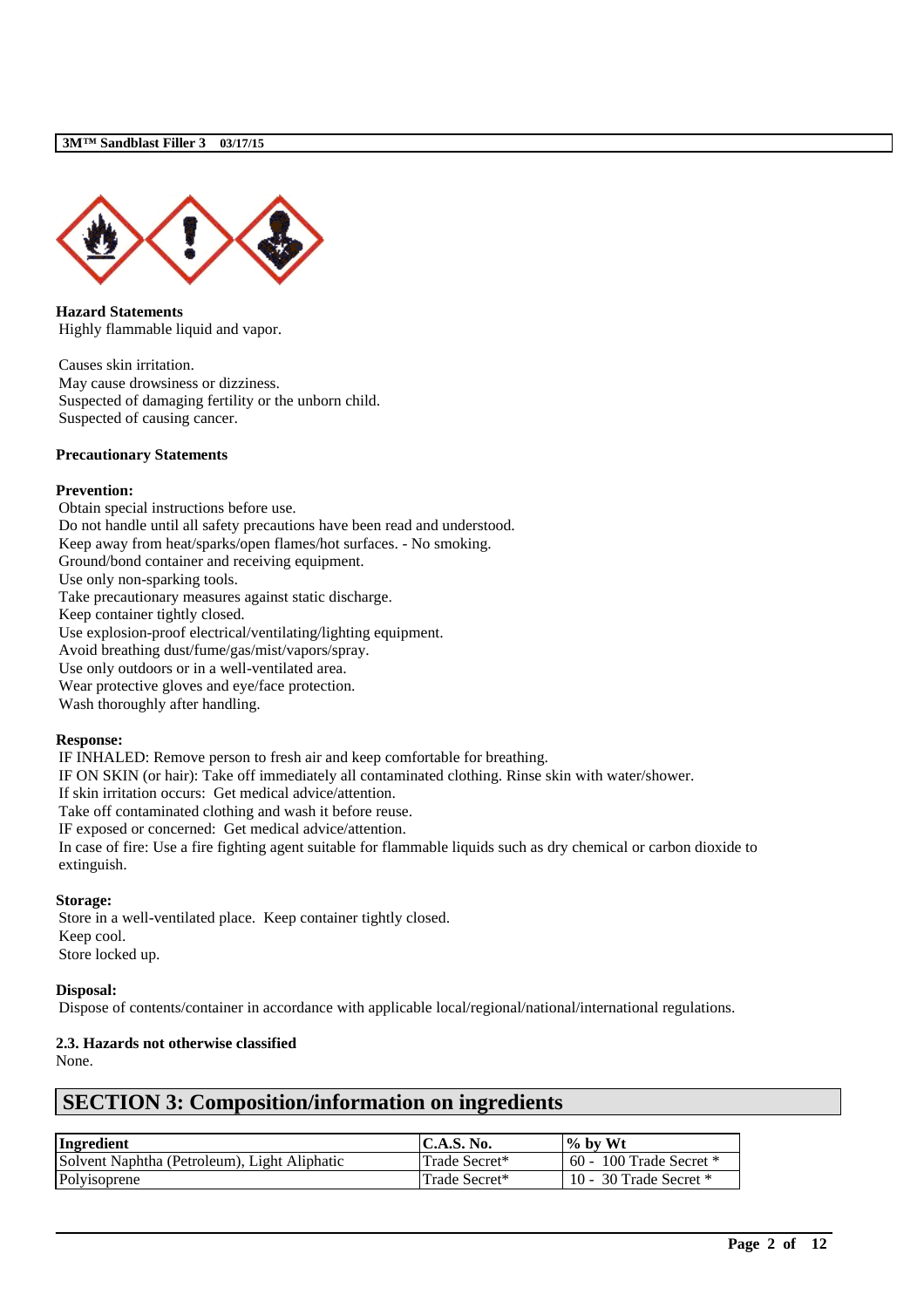| Heptane                          | Trade Secret*  | $10.5 - 5.0$ Trade Secret $*$  |
|----------------------------------|----------------|--------------------------------|
| Ethyl Alcohol                    | Trade Secret*  | 1 - 5 Trade Secret *           |
| Methyl Alcohol                   | Trade Secret*  | $\pm 0.1$ - 1 Trade Secret $*$ |
| $ 2,5$ -di-tert-Amylhydroquinone | Trade Secret*  | $\pm 0.1$ - 1 Trade Secret $*$ |
| Titanium Dioxide                 | ∣Trade Secret* | 0.1 - 1 Trade Secret *         |

\*The specific chemical identity and/or exact percentage (concentration) of this composition has been withheld as a trade secret.

# **SECTION 4: First aid measures**

### **4.1. Description of first aid measures**

#### **Inhalation:**

Remove person to fresh air. If you feel unwell, get medical attention.

#### **Skin Contact:**

Immediately wash with soap and water. Remove contaminated clothing and wash before reuse. If signs/symptoms develop, get medical attention.

#### **Eye Contact:**

Flush with large amounts of water. Remove contact lenses if easy to do. Continue rinsing. If signs/symptoms persist, get medical attention.

#### **If Swallowed:**

Rinse mouth. If you feel unwell, get medical attention.

### **4.2. Most important symptoms and effects, both acute and delayed**

See Section 11.1. Information on toxicological effects.

# **4.3. Indication of any immediate medical attention and special treatment required**

Not applicable

# **SECTION 5: Fire-fighting measures**

### **5.1. Suitable extinguishing media**

In case of fire: Use a fire fighting agent suitable for flammable liquids such as dry chemical or carbon dioxide to extinguish.

#### **5.2. Special hazards arising from the substance or mixture**

Closed containers exposed to heat from fire may build pressure and explode.

#### **Hazardous Decomposition or By-Products**

| <b>Substance</b> | <b>Condition</b>  |
|------------------|-------------------|
| Carbon monoxide  | During Combustion |
| Carbon dioxide   | During Combustion |

#### **5.3. Special protective actions for fire-fighters**

Water may not effectively extinguish fire; however, it should be used to keep fire-exposed containers and surfaces cool and prevent explosive rupture.

\_\_\_\_\_\_\_\_\_\_\_\_\_\_\_\_\_\_\_\_\_\_\_\_\_\_\_\_\_\_\_\_\_\_\_\_\_\_\_\_\_\_\_\_\_\_\_\_\_\_\_\_\_\_\_\_\_\_\_\_\_\_\_\_\_\_\_\_\_\_\_\_\_\_\_\_\_\_\_\_\_\_\_\_\_\_\_\_\_\_

# **SECTION 6: Accidental release measures**

### **6.1. Personal precautions, protective equipment and emergency procedures**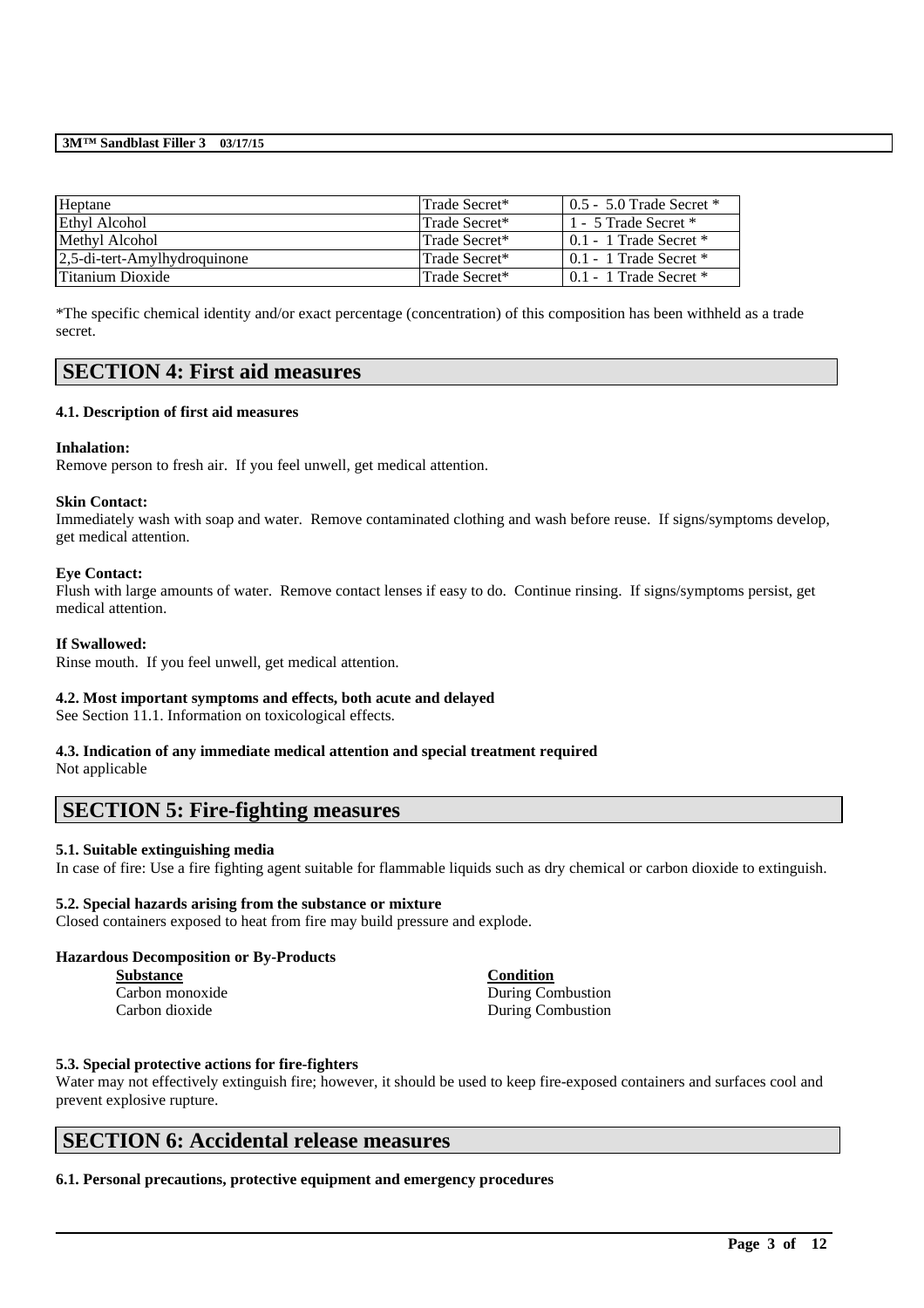Evacuate area. Keep away from heat/sparks/open flames/hot surfaces. - No smoking. Use only non-sparking tools. Ventilate the area with fresh air. Refer to other sections of this SDS for information regarding physical and health hazards, respiratory protection, ventilation, and personal protective equipment.

### **6.2. Environmental precautions**

Avoid release to the environment. For larger spills, cover drains and build dikes to prevent entry into sewer systems or bodies of water.

### **6.3. Methods and material for containment and cleaning up**

Contain spill. Cover spill area with a fire-extinguishing foam. An appropriate aqueous film forming foam (AFFF) is recommended. Working from around the edges of the spill inward, cover with bentonite, vermiculite, or commercially available inorganic absorbent material. Mix in sufficient absorbent until it appears dry. Remember, adding an absorbent material does not remove a physical, health, or environmental hazard. Collect as much of the spilled material as possible using non-sparking tools. Place in a metal container approved for transportation by appropriate authorities. Clean up residue with an appropriate solvent selected by a qualified and authorized person. Ventilate the area with fresh air. Read and follow safety precautions on the solvent label and SDS. Seal the container. Dispose of collected material as soon as possible.

# **SECTION 7: Handling and storage**

### **7.1. Precautions for safe handling**

For industrial or professional use only. Do not handle until all safety precautions have been read and understood. Keep away from heat/sparks/open flames/hot surfaces. - No smoking. Use only non-sparking tools. Take precautionary measures against static discharge. Avoid breathing dust/fume/gas/mist/vapors/spray. Do not get in eyes, on skin, or on clothing. Do not eat, drink or smoke when using this product. Wash thoroughly after handling. Avoid contact with oxidizing agents (eg. chlorine, chromic acid etc.) Wear low static or properly grounded shoes. Use personal protective equipment (gloves, respirators, etc.) as required. To minimize the risk of ignition, determine applicable electrical classifications for the process using this product and select specific local exhaust ventilation equipment to avoid flammable vapor accumulation. Ground/bond container and receiving equipment if there is potential for static electricity accumulation during transfer.

### **7.2. Conditions for safe storage including any incompatibilities**

Store in a well-ventilated place. Keep cool. Keep container tightly closed. Store away from heat. Store away from acids. Store away from oxidizing agents.

# **SECTION 8: Exposure controls/personal protection**

#### **8.1. Control parameters**

#### **Occupational exposure limits**

If a component is disclosed in section 3 but does not appear in the table below, an occupational exposure limit is not available for the component.

| Ingredient                   | <b>C.A.S. No.</b> | Agency       | Limit type                             | <b>Additional Comments</b> |
|------------------------------|-------------------|--------------|----------------------------------------|----------------------------|
| Ethyl Alcohol                | Trade             | <b>ACGIH</b> | STEL:1000 ppm                          | A3: Confirmed animal       |
|                              | Secret            |              |                                        | carcin.                    |
| Ethyl Alcohol                | Trade             | <b>OSHA</b>  | TWA:1900 mg/m3(1000 ppm)               |                            |
|                              | Secret            |              |                                        |                            |
| Heptane                      | Trade             | <b>ACGIH</b> | TWA:400 ppm;STEL:500 ppm               |                            |
|                              | Secret            |              |                                        |                            |
| Heptane                      | Trade             | <b>OSHA</b>  | TWA:2000 mg/m3(500 ppm)                |                            |
|                              | Secret            |              |                                        |                            |
| Methyl Alcohol               | Trade             | <b>ACGIH</b> | TWA:200 ppm;STEL:250 ppm Skin Notation |                            |
|                              | Secret            |              |                                        |                            |
| Methyl Alcohol               | Trade             | <b>OSHA</b>  | TWA:260 mg/m3(200 ppm)                 |                            |
|                              | Secret            |              |                                        |                            |
| Solvent Naphtha (Petroleum), | Trade             | <b>CMRG</b>  | $TWA:300$ ppm                          |                            |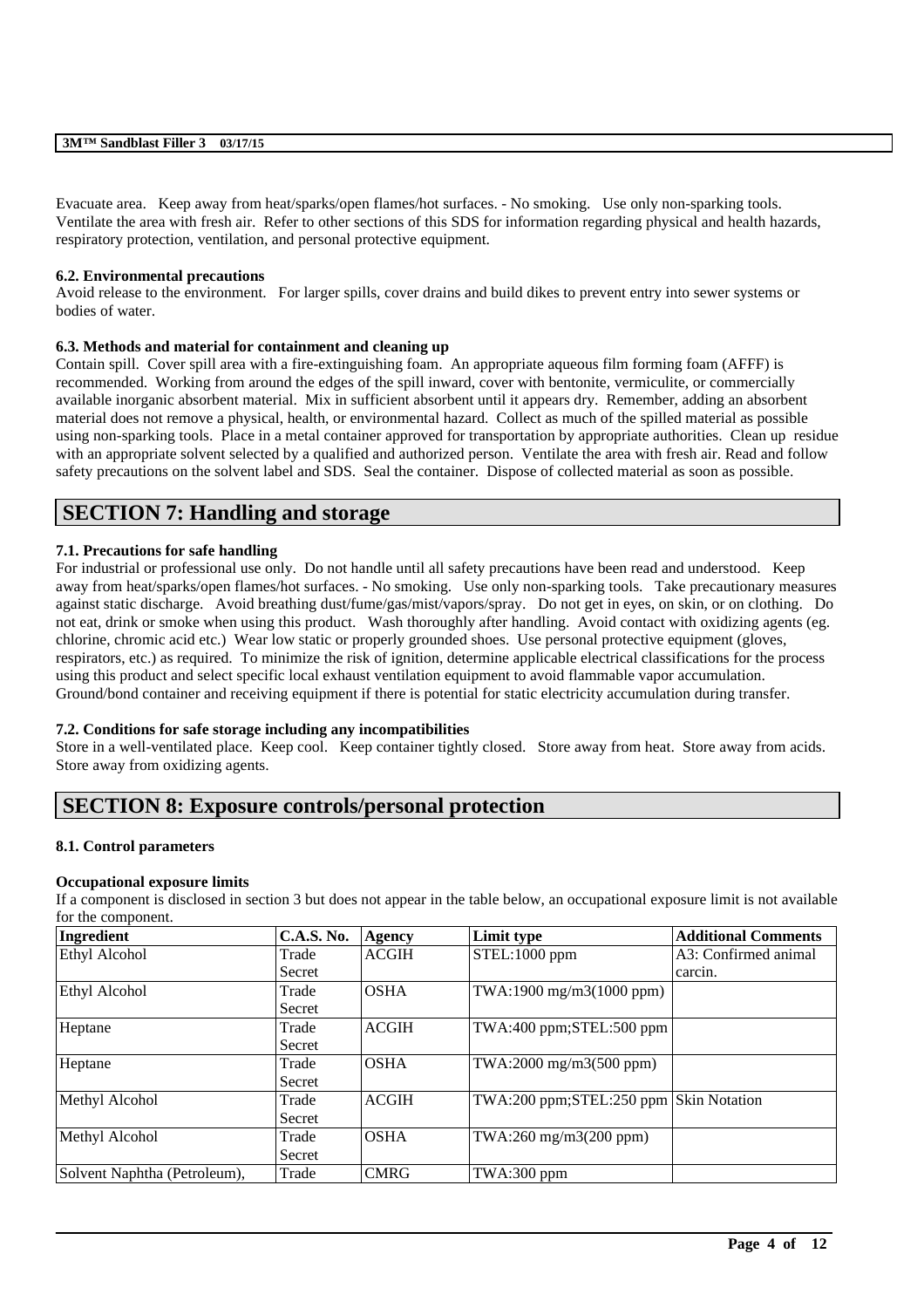| Light Aliphatic  | Secret |              |                                         |                         |
|------------------|--------|--------------|-----------------------------------------|-------------------------|
| Titanium Dioxide | Trade  | <b>ACGIH</b> | $TWA:10$ mg/m $3$                       | A4: Not class, as human |
|                  | Secret |              |                                         | carcin                  |
| Titanium Dioxide | Trade  | <b>CMRG</b>  | TWA(as respirable dust):5               |                         |
|                  | Secret |              | mg/m3                                   |                         |
| Titanium Dioxide | Trade  | <b>OSHA</b>  | TWA(as total dust): $15 \text{ mg/m}$ 3 |                         |
|                  | Secret |              |                                         |                         |

ACGIH : American Conference of Governmental Industrial Hygienists

AIHA : American Industrial Hygiene Association

CMRG : Chemical Manufacturer's Recommended Guidelines

OSHA : United States Department of Labor - Occupational Safety and Health Administration

TWA: Time-Weighted-Average

STEL: Short Term Exposure Limit

CEIL: Ceiling

#### **8.2. Exposure controls**

#### **8.2.1. Engineering controls**

Use general dilution ventilation and/or local exhaust ventilation to control airborne exposures to below relevant Exposure Limits and/or control dust/fume/gas/mist/vapors/spray. If ventilation is not adequate, use respiratory protection equipment. Use explosion-proof ventilation equipment.

#### **8.2.2. Personal protective equipment (PPE)**

#### **Eye/face protection**

None required.

#### **Skin/hand protection**

Select and use gloves and/or protective clothing approved to relevant local standards to prevent skin contact based on the results of an exposure assessment. Selection should be based on use factors such as exposure levels, concentration of the substance or mixture, frequency and duration, physical challenges such as temperature extremes, and other use conditions. Consult with your glove and/or protective clothing manufacturer for selection of appropriate compatible gloves/protective clothing. Note: Nitrile gloves may be worn over polymer laminate gloves to improve dexterity. Gloves made from the following material(s) are recommended: Butyl Rubber Fluoroelastomer

Polymer laminate

#### **Respiratory protection**

An exposure assessment may be needed to decide if a respirator is required. If a respirator is needed, use respirators as part of a full respiratory protection program. Based on the results of the exposure assessment, select from the following respirator type(s) to reduce inhalation exposure:

\_\_\_\_\_\_\_\_\_\_\_\_\_\_\_\_\_\_\_\_\_\_\_\_\_\_\_\_\_\_\_\_\_\_\_\_\_\_\_\_\_\_\_\_\_\_\_\_\_\_\_\_\_\_\_\_\_\_\_\_\_\_\_\_\_\_\_\_\_\_\_\_\_\_\_\_\_\_\_\_\_\_\_\_\_\_\_\_\_\_

Half facepiece or full facepiece supplied-air respirator

Organic vapor respirators may have short service life.

For questions about suitability for a specific application, consult with your respirator manufacturer.

# **SECTION 9: Physical and chemical properties**

### **9.1. Information on basic physical and chemical properties**

| <b>General Physical Form:</b>  | Liquid                                           |
|--------------------------------|--------------------------------------------------|
| <b>Specific Physical Form:</b> | <b>Viscous</b>                                   |
| Odor, Color, Grade:            | hydrocarbon odor, clear to light yellow in color |
| Odor threshold                 | No Data Available                                |
| pH                             | Not Applicable                                   |
| <b>Melting point</b>           | Not Applicable                                   |
| <b>Boiling Point</b>           | $>=93 °C$                                        |
|                                |                                                  |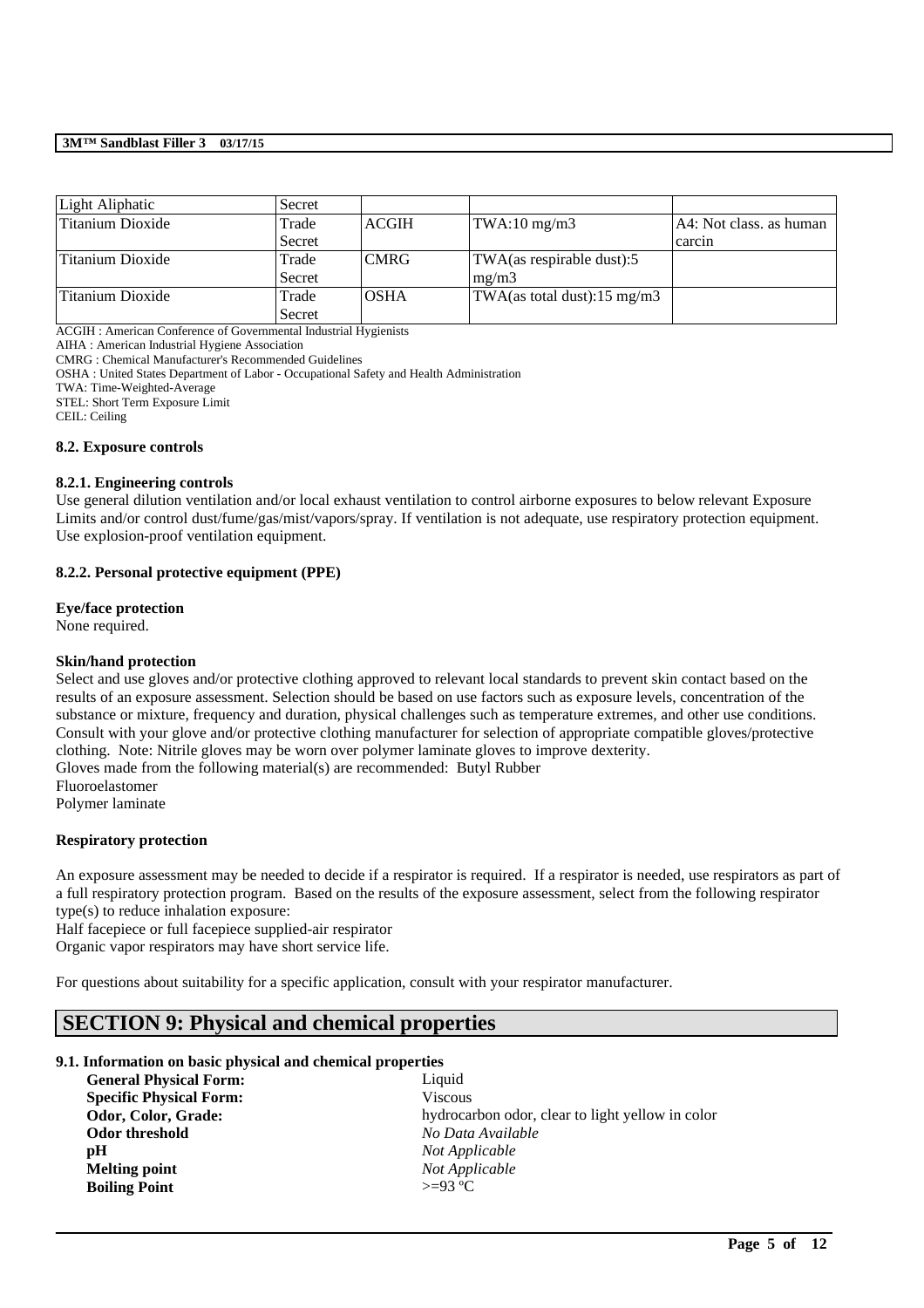| <b>Flash Point</b>                            | 16 °F [ <i>Test Method</i> : Closed Cup]                    |  |
|-----------------------------------------------|-------------------------------------------------------------|--|
| <b>Evaporation rate</b>                       | No Data Available                                           |  |
| <b>Flammability</b> (solid, gas)              | Not Applicable                                              |  |
| <b>Flammable Limits(LEL)</b>                  | $1.1\%$ volume                                              |  |
| <b>Flammable Limits(UEL)</b>                  | 7.0 % volume                                                |  |
| <b>Vapor Pressure</b>                         | $\leq$ =40 mmHg [@ 68 °F]                                   |  |
| <b>Vapor Density</b>                          | 3.50 [ $RefStd: AIR=1$ ]                                    |  |
| <b>Density</b>                                | $0.70$ g/ml                                                 |  |
| <b>Specific Gravity</b>                       | $0.70$ [ <i>Ref Std:</i> WATER=1]                           |  |
| <b>Solubility in Water</b>                    | Slight (less than 10%)                                      |  |
| Solubility- non-water                         | No Data Available                                           |  |
| <b>Partition coefficient: n-octanol/water</b> | No Data Available                                           |  |
| <b>Autoignition temperature</b>               | 480 °C [ <i>Details</i> : Toluene]                          |  |
| <b>Decomposition temperature</b>              | No Data Available                                           |  |
| <b>Viscosity</b>                              | 10,000 - 15,000 centipoise $[@ 73.4 °F]$ [Test Method:      |  |
|                                               | <b>Brookfield</b>                                           |  |
| <b>Hazardous Air Pollutants</b>               | $\leq 0.8$ % weight [ <i>Test Method:</i> Calculated]       |  |
| <b>Volatile Organic Compounds</b>             | 636 g/l [ <i>Details:</i> EU VOC content]                   |  |
| <b>Percent volatile</b>                       | Approximately 80 % weight [ <i>Test Method</i> : Estimated] |  |
| VOC Less H2O & Exempt Solvents                | 638 g/l [ <i>Test Method:</i> calculated SCAQMD rule 443.1] |  |

# **SECTION 10: Stability and reactivity**

#### **10.1. Reactivity**

This material may be reactive with certain agents under certain conditions - see the remaining headings in this section.

#### **10.2. Chemical stability** Stable.

# **10.3. Possibility of hazardous reactions**

Hazardous polymerization will not occur.

## **10.4. Conditions to avoid** Heat

Sparks and/or flames

# **10.5. Incompatible materials**

Strong oxidizing agents

### **10.6. Hazardous decomposition products**

**Substance Condition**

None known.

Refer to section 5.2 for hazardous decomposition products during combustion.

# **SECTION 11: Toxicological information**

**The information below may not be consistent with the material classification in Section 2 if specific ingredient classifications are mandated by a competent authority. In addition, toxicological data on ingredients may not be reflected in the material classification and/or the signs and symptoms of exposure, because an ingredient may be present below the threshold for labeling, an ingredient may not be available for exposure, or the data may not be relevant to the material as a whole.**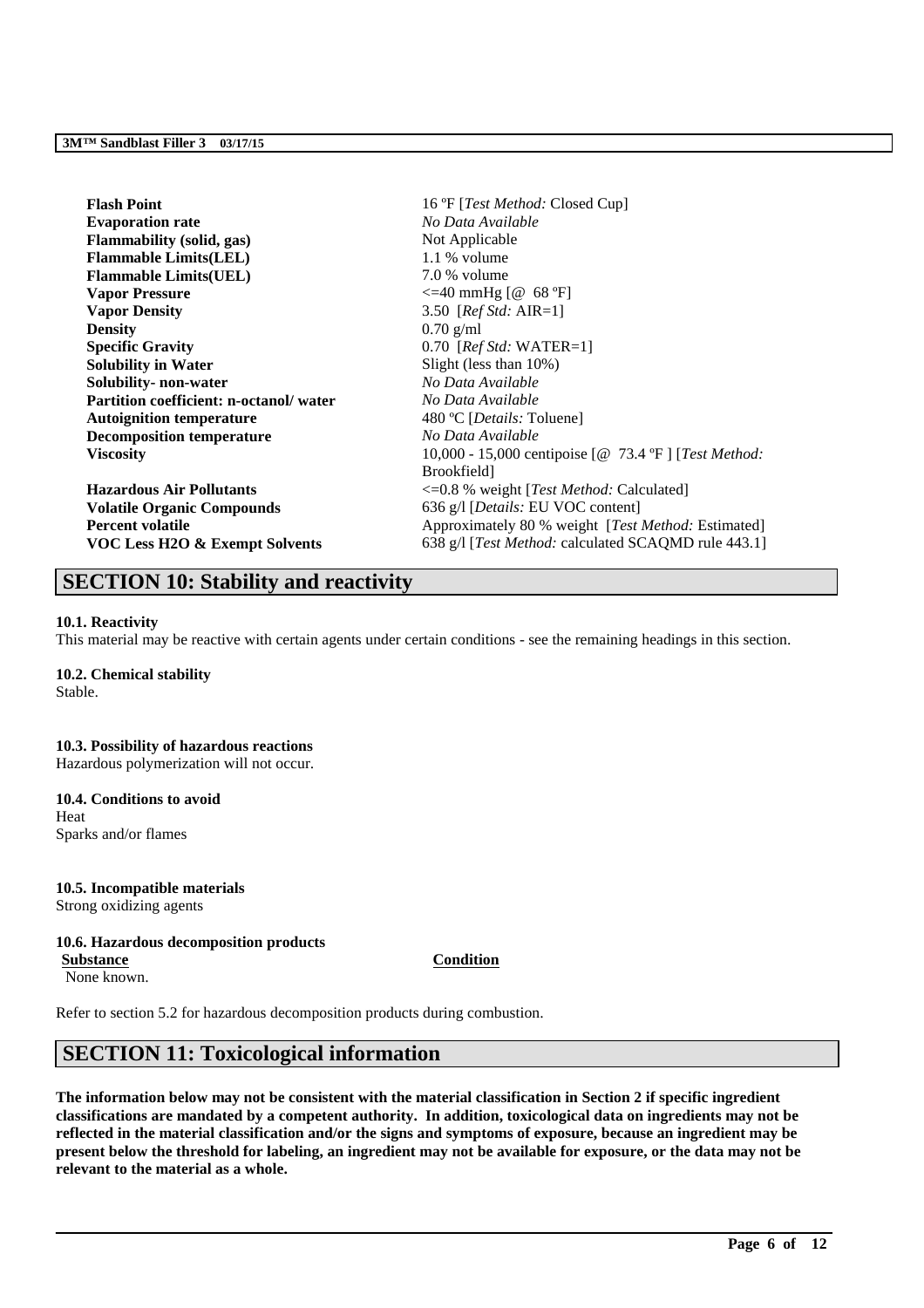#### **11.1. Information on Toxicological effects**

#### **Signs and Symptoms of Exposure**

#### **Based on test data and/or information on the components, this material may produce the following health effects:**

#### **Inhalation:**

May be harmful if inhaled. Respiratory Tract Irritation: Signs/symptoms may include cough, sneezing, nasal discharge, headache, hoarseness, and nose and throat pain.

May cause additional health effects (see below).

#### **Skin Contact:**

May be harmful in contact with skin. Skin Irritation: Signs/symptoms may include localized redness, swelling, itching, dryness, cracking, blistering, and pain. May cause additional health effects (see below).

#### **Eye Contact:**

Contact with the eyes during product use is not expected to result in significant irritation.

#### **Ingestion:**

Gastrointestinal Irritation: Signs/symptoms may include abdominal pain, stomach upset, nausea, vomiting and diarrhea.

May cause additional health effects (see below).

### **Additional Health Effects:**

#### **Single exposure may cause target organ effects:**

Central Nervous System (CNS) Depression: Signs/symptoms may include headache, dizziness, drowsiness, incoordination, nausea, slowed reaction time, slurred speech, giddiness, and unconsciousness.

#### **Reproductive/Developmental Toxicity:**

Contains a chemical or chemicals which can cause birth defects or other reproductive harm.

#### **Carcinogenicity:**

Contains a chemical or chemicals which can cause cancer.

| Ingredient                                         | $\sim$ $\sim$ $\sim$<br>NO.<br>. 1.7 | <b>Scription</b><br>lass<br>- De                  | 'egulation<br>n.                                                            |
|----------------------------------------------------|--------------------------------------|---------------------------------------------------|-----------------------------------------------------------------------------|
| m.<br>D <sub>10</sub> x <sub>1</sub> de<br>Utanıum | -<br>Secret<br>rade                  | . .<br>$\Omega$<br>carc<br>31 bit<br>human<br>Pos | <sub>on</sub><br>International<br>Research<br>cancer<br><u>vency</u><br>ŤΩt |

#### **Additional Information:**

This product contains ethanol. Alcoholic beverages and ethanol in alcoholic beverages have been classified by the International Agency for Research on Cancer as carcinogenic to humans. There are also data associating human consumption of alcoholic beverages with developmental toxicity and liver toxicity. Exposure to ethanol during the foreseeable use of this product is not expected to cause cancer, developmental toxicity, or liver toxicity.

#### **Toxicological Data**

If a component is disclosed in section 3 but does not appear in a table below, either no data are available for that endpoint or the data are not sufficient for classification.

#### **Acute Toxicity**

| <b>Name</b>     | Route       | <b>Species</b> | Value                                           |
|-----------------|-------------|----------------|-------------------------------------------------|
| Overall product | Dermal      |                | No data available: calculated ATE 2,000 - 5,000 |
|                 |             |                | mg/kg                                           |
| Overall product | Inhalation- |                | No data available: calculated ATE 20 - 50 mg/l  |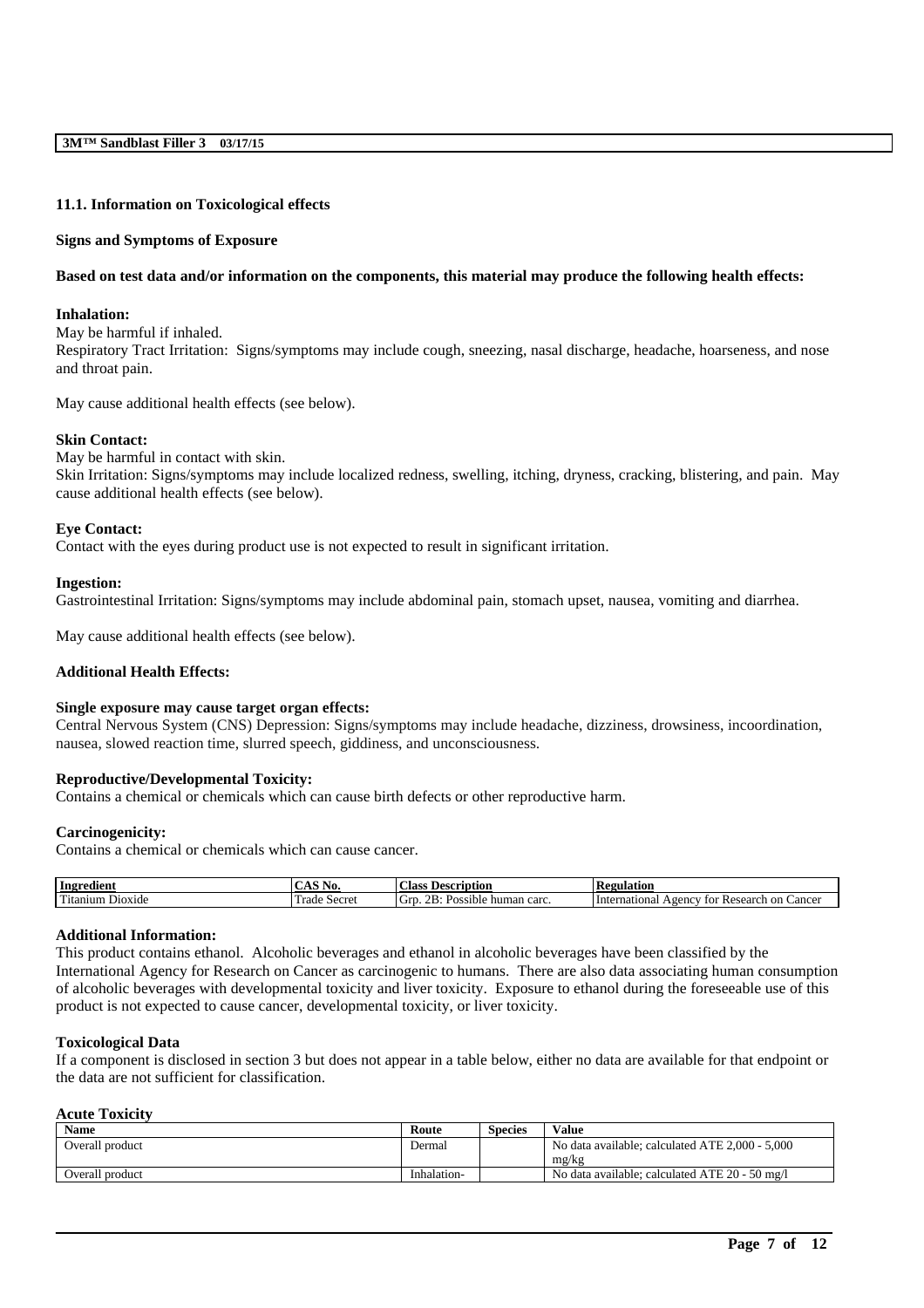|                                              | Vapor(4 hr) |        |                                                 |
|----------------------------------------------|-------------|--------|-------------------------------------------------|
| Overall product                              | Ingestion   |        | No data available; calculated ATE > 5,000 mg/kg |
| Solvent Naphtha (Petroleum), Light Aliphatic | Dermal      | Rabbit | LD50 $3,000$ mg/kg                              |
| Solvent Naphtha (Petroleum), Light Aliphatic | Inhalation- | Rat    | $LC50 > 5.2$ mg/l                               |
|                                              | Vapor (4    |        |                                                 |
|                                              | hours)      |        |                                                 |
| Solvent Naphtha (Petroleum), Light Aliphatic | Ingestion   | Rat    | $LD50 > 5,000$ mg/kg                            |
| Polyisoprene                                 | Dermal      |        | LD50 estimated to be $> 5,000$ mg/kg            |
| Polyisoprene                                 | Ingestion   |        | LD50 estimated to be 2,000 - 5,000 mg/kg        |
| Heptane                                      | Dermal      | Rabbit | LD50 3,000 mg/kg                                |
| Heptane                                      | Inhalation- | Rat    | LC50 103 mg/l                                   |
|                                              | Vapor (4    |        |                                                 |
|                                              | hours)      |        |                                                 |
| Heptane                                      | Ingestion   | Rat    | $LD50 > 15,000$ mg/kg                           |
| Ethyl Alcohol                                | Dermal      | Rabbit | $LD50 > 15,800$ mg/kg                           |
| Ethyl Alcohol                                | Inhalation- | Rat    | LC50 124.7 mg/l                                 |
|                                              | Vapor (4    |        |                                                 |
|                                              | hours)      |        |                                                 |
| Ethyl Alcohol                                | Ingestion   | Rat    | LD50 17,800 mg/kg                               |
| <b>Titanium Dioxide</b>                      | Dermal      | Rabbit | $LD50 > 10,000$ mg/kg                           |
| <b>Titanium Dioxide</b>                      | Inhalation- | Rat    | $LC50 > 6.82$ mg/l                              |
|                                              | Dust/Mist   |        |                                                 |
|                                              | (4 hours)   |        |                                                 |
| <b>Titanium Dioxide</b>                      | Ingestion   | Rat    | $LD50 > 10,000$ mg/kg                           |
| Methyl Alcohol                               | Dermal      |        | LD50 estimated to be $1,000 - 2,000$ mg/kg      |
| Methyl Alcohol                               | Inhalation- |        | LC50 estimated to be 10 - 20 mg/l               |
|                                              | Vapor       |        |                                                 |
| Methyl Alcohol                               | Ingestion   |        | LD50 estimated to be $50 - 300$ mg/kg           |
| 2,5-di-tert-Amylhydroquinone                 | Dermal      | Rabbit | $LD50 > 3,160$ mg/kg                            |
| 2,5-di-tert-Amylhydroquinone                 | Ingestion   | Rat    | LD50 $1,900$ mg/kg                              |
| $ATE = acute$ toxicity estimate              |             |        |                                                 |

### **Skin Corrosion/Irritation**

| <b>Name</b>                                  | <b>Species</b> | <b>Value</b>              |
|----------------------------------------------|----------------|---------------------------|
|                                              |                |                           |
| Solvent Naphtha (Petroleum), Light Aliphatic | Rabbit         | Irritant                  |
| Polyisoprene                                 | Professio      | No significant irritation |
|                                              | nal            |                           |
|                                              | judgeme        |                           |
|                                              | nt             |                           |
| Heptane                                      | Human          | Mild irritant             |
| Ethyl Alcohol                                | Rabbit         | No significant irritation |
| Titanium Dioxide                             | Rabbit         | No significant irritation |
| Methyl Alcohol                               | Rabbit         | Mild irritant             |
| 2,5-di-tert-Amylhydroquinone                 | Rabbit         | No significant irritation |

# **Serious Eye Damage/Irritation**

| <b>Name</b>                                  | <b>Species</b> | <b>Value</b>              |
|----------------------------------------------|----------------|---------------------------|
|                                              |                |                           |
| Solvent Naphtha (Petroleum), Light Aliphatic | Rabbit         | No significant irritation |
| Polyisoprene                                 | Professio      | No significant irritation |
|                                              | nal            |                           |
|                                              | judgeme        |                           |
|                                              | nt             |                           |
| Heptane                                      | Professio      | Moderate irritant         |
|                                              | nal            |                           |
|                                              | judgeme        |                           |
|                                              | nt             |                           |
| Ethyl Alcohol                                | Rabbit         | Moderate irritant         |
| Titanium Dioxide                             | Rabbit         | No significant irritation |
| Methyl Alcohol                               | Rabbit         | Moderate irritant         |
| 2,5-di-tert-Amylhydroquinone                 | Rabbit         | Mild irritant             |

# **Skin Sensitization**

| Name                                   | Species | 'alue              |
|----------------------------------------|---------|--------------------|
| $\sim$<br><i>lyisoprene</i><br>⊷<br>vı | Human   | sensitizing<br>Not |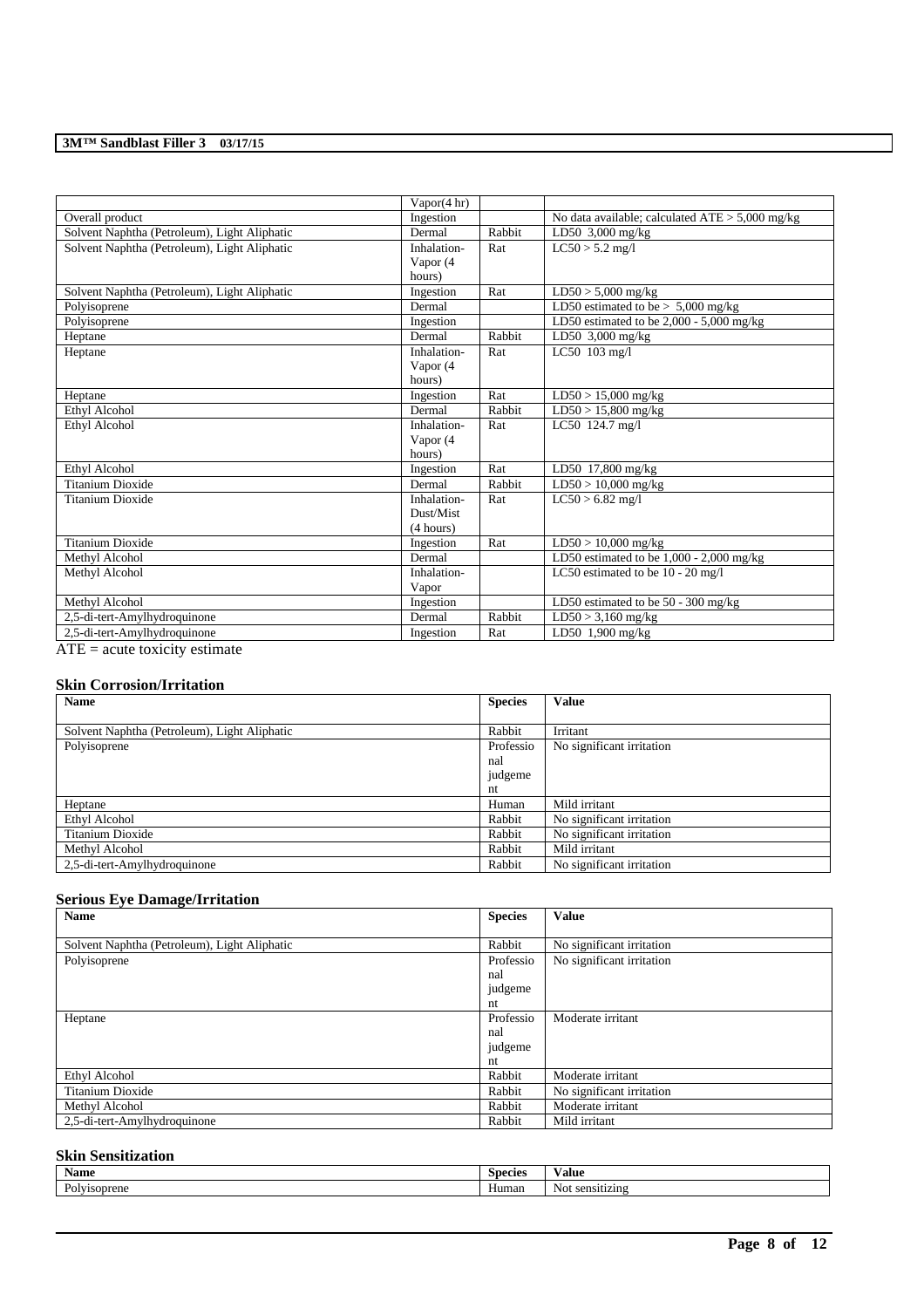| Ethyl Alcohol                | Human  | Some positive data exist, but the data are not<br>sufficient for classification |
|------------------------------|--------|---------------------------------------------------------------------------------|
| Titanium Dioxide             | Human  | Not sensitizing                                                                 |
|                              | and    |                                                                                 |
|                              | animal |                                                                                 |
| Methyl Alcohol               | Guinea | Not sensitizing                                                                 |
|                              | pig    |                                                                                 |
| 2,5-di-tert-Amylhydroquinone | Human  | Some positive data exist, but the data are not                                  |
|                              |        | sufficient for classification                                                   |

## **Respiratory Sensitization**

For the component/components, either no data are currently available or the data are not sufficient for classification.

## **Germ Cell Mutagenicity**

| <b>Name</b>                                  | Route    | <b>Value</b>                                   |
|----------------------------------------------|----------|------------------------------------------------|
|                                              |          |                                                |
| Solvent Naphtha (Petroleum), Light Aliphatic | In Vitro | Not mutagenic                                  |
| Heptane                                      | In Vitro | Not mutagenic                                  |
| Ethyl Alcohol                                | In Vitro | Some positive data exist, but the data are not |
|                                              |          | sufficient for classification                  |
| Ethyl Alcohol                                | In vivo  | Some positive data exist, but the data are not |
|                                              |          | sufficient for classification                  |
| Titanium Dioxide                             | In Vitro | Not mutagenic                                  |
| Titanium Dioxide                             | In vivo  | Not mutagenic                                  |
| Methyl Alcohol                               | In Vitro | Some positive data exist, but the data are not |
|                                              |          | sufficient for classification                  |
| Methyl Alcohol                               | In vivo  | Some positive data exist, but the data are not |
|                                              |          | sufficient for classification                  |

### **Carcinogenicity**

| <b>Name</b>                                  | Route      | <b>Species</b> | Value                                          |
|----------------------------------------------|------------|----------------|------------------------------------------------|
| Solvent Naphtha (Petroleum), Light Aliphatic | Dermal     | Mouse          | Some positive data exist, but the data are not |
|                                              |            |                | sufficient for classification                  |
| Ethyl Alcohol                                | Ingestion  | Multiple       | Some positive data exist, but the data are not |
|                                              |            | animal         | sufficient for classification                  |
|                                              |            | species        |                                                |
| Titanium Dioxide                             | Ingestion  | Multiple       | Not carcinogenic                               |
|                                              |            | animal         |                                                |
|                                              |            | species        |                                                |
| Titanium Dioxide                             | Inhalation | Rat            | Carcinogenic                                   |
| Methyl Alcohol                               | Inhalation | Multiple       | Not carcinogenic                               |
|                                              |            | animal         |                                                |
|                                              |            | species        |                                                |

# **Reproductive Toxicity**

# **Reproductive and/or Developmental Effects**

| <b>Name</b>          | Route      | <b>Value</b>                               | <b>Species</b> | <b>Test Result</b> | <b>Exposure</b> |
|----------------------|------------|--------------------------------------------|----------------|--------------------|-----------------|
|                      |            |                                            |                |                    | <b>Duration</b> |
| Ethyl Alcohol        | Inhalation | Not toxic to development                   | Rat            | NOAEL 38           | during          |
|                      |            |                                            |                | mg/l               | gestation       |
| <b>Ethyl Alcohol</b> | Ingestion  | Some positive developmental data exist,    | Rat            | <b>NOAEL</b>       | premating $&$   |
|                      |            | but the data are not sufficient for        |                | 5,200              | during          |
|                      |            | classification                             |                | mg/kg/day          | gestation       |
| Methyl Alcohol       | Ingestion  | Some positive male reproductive data       | Rat            | <b>NOAEL</b>       | 21 days         |
|                      |            | exist, but the data are not sufficient for |                | 1.600              |                 |
|                      |            | classification                             |                | mg/kg/day          |                 |
| Methyl Alcohol       | Ingestion  | Toxic to development                       | Mouse          | <b>LOAEL 4,000</b> | during          |
|                      |            |                                            |                | mg/kg/day          | organogenesi    |
|                      |            |                                            |                |                    | s               |
| Methyl Alcohol       | Inhalation | Toxic to development                       | Mouse          | NOAEL 1.3          | during          |
|                      |            |                                            |                | mg/1               | organogenesi    |
|                      |            |                                            |                |                    | s               |

\_\_\_\_\_\_\_\_\_\_\_\_\_\_\_\_\_\_\_\_\_\_\_\_\_\_\_\_\_\_\_\_\_\_\_\_\_\_\_\_\_\_\_\_\_\_\_\_\_\_\_\_\_\_\_\_\_\_\_\_\_\_\_\_\_\_\_\_\_\_\_\_\_\_\_\_\_\_\_\_\_\_\_\_\_\_\_\_\_\_

# **Target Organ(s)**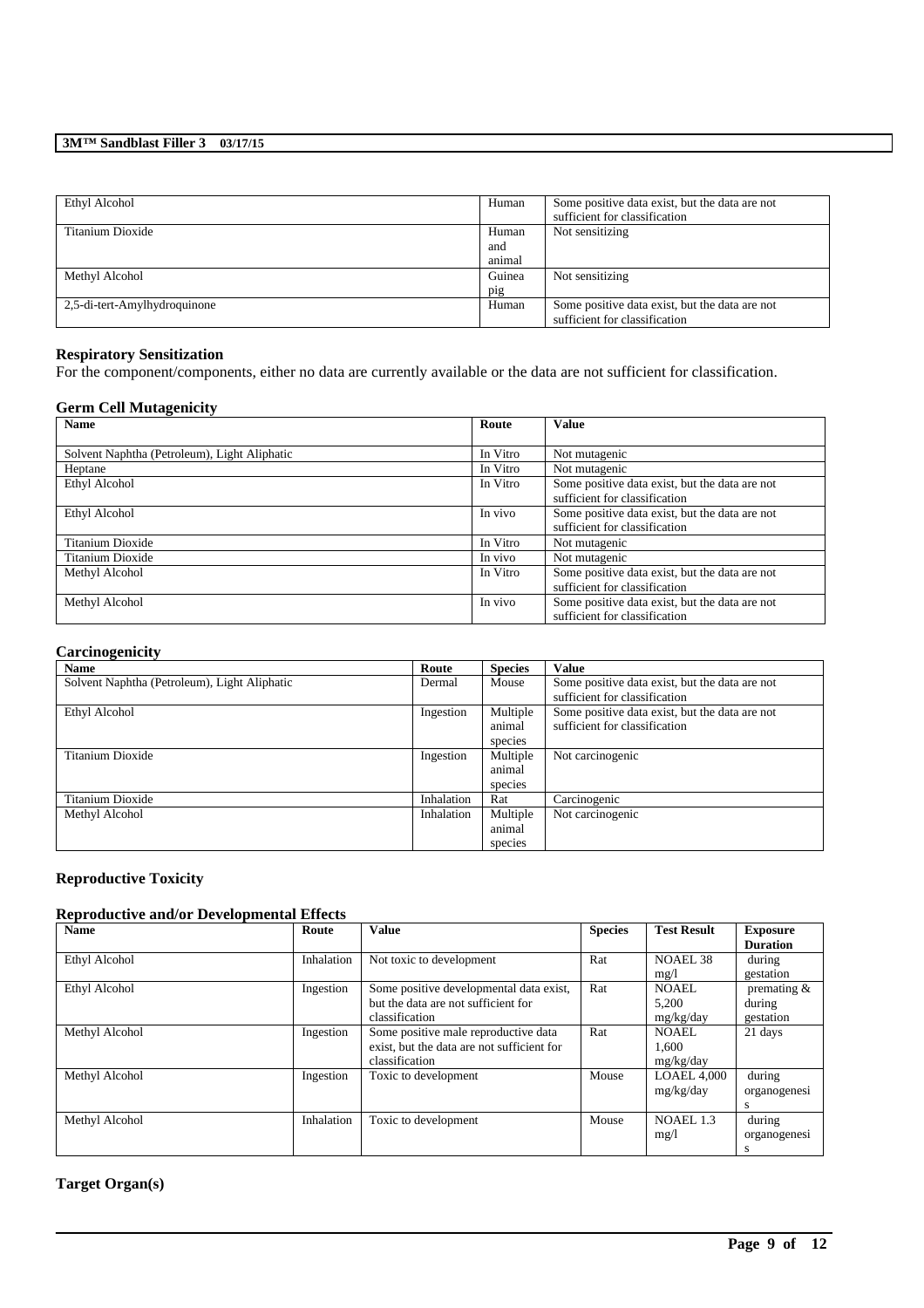| <b>Name</b>                                        | Route      | <b>Target Organ(s)</b>               | <b>Value</b>                                                                       | <b>Species</b>                | <b>Test Result</b>            | <b>Exposure</b>           |
|----------------------------------------------------|------------|--------------------------------------|------------------------------------------------------------------------------------|-------------------------------|-------------------------------|---------------------------|
| Solvent Naphtha<br>(Petroleum), Light<br>Aliphatic | Inhalation | central nervous<br>system depression | May cause drowsiness or<br>dizziness                                               |                               | <b>NOAEL Not</b><br>available | <b>Duration</b>           |
| Solvent Naphtha<br>(Petroleum), Light<br>Aliphatic | Inhalation | respiratory irritation               | Some positive data exist, but the<br>data are not sufficient for<br>classification |                               | <b>NOAEL Not</b><br>available |                           |
| Heptane                                            | Inhalation | central nervous<br>system depression | May cause drowsiness or<br>dizziness                                               | Human                         | NOAEL Not<br>available        |                           |
| Heptane                                            | Inhalation | respiratory irritation               | Some positive data exist, but the<br>data are not sufficient for<br>classification | Human                         | NOAEL Not<br>available        |                           |
| Heptane                                            | Ingestion  | central nervous<br>system depression | May cause drowsiness or<br>dizziness                                               | Human                         | <b>NOAEL Not</b><br>available |                           |
| Ethyl Alcohol                                      | Inhalation | central nervous<br>system depression | May cause drowsiness or<br>dizziness                                               | Human                         | LOAEL 2.6<br>mg/1             | 30 minutes                |
| <b>Ethyl Alcohol</b>                               | Inhalation | respiratory irritation               | Some positive data exist, but the<br>data are not sufficient for<br>classification | Human                         | LOAEL 9.4<br>mg/1             | not available             |
| Ethyl Alcohol                                      | Ingestion  | central nervous<br>system depression | May cause drowsiness or<br>dizziness                                               | Multiple<br>animal<br>species | <b>NOAEL</b> not<br>available |                           |
| Ethyl Alcohol                                      | Ingestion  | kidney and/or<br>bladder             | Some positive data exist, but the<br>data are not sufficient for<br>classification | Dog                           | NOAEL.<br>$3,000$ mg/kg       |                           |
| Methyl Alcohol                                     | Inhalation | blindness                            | Causes damage to organs                                                            | Human                         | <b>NOAEL Not</b><br>available | occupational<br>exposure  |
| Methyl Alcohol                                     | Inhalation | central nervous<br>system depression | May cause drowsiness or<br>dizziness                                               | Human                         | <b>NOAEL Not</b><br>available | not available             |
| Methyl Alcohol                                     | Inhalation | respiratory irritation               | Some positive data exist, but the<br>data are not sufficient for<br>classification | Rat                           | NOAEL Not<br>available        | 6 hours                   |
| Methyl Alcohol                                     | Ingestion  | blindness                            | Causes damage to organs                                                            | Human                         | <b>NOAEL Not</b><br>available | poisoning<br>and/or abuse |
| Methyl Alcohol                                     | Ingestion  | central nervous<br>system depression | May cause drowsiness or<br>dizziness                                               | Human                         | NOAEL Not<br>available        | poisoning<br>and/or abuse |

# **Specific Target Organ Toxicity - single exposure**

# **Specific Target Organ Toxicity - repeated exposure**

| <b>Name</b>             | Route      | <b>Target Organ(s)</b>                               | Value                                                                              | <b>Species</b> | <b>Test Result</b>                   | <b>Exposure</b><br><b>Duration</b> |
|-------------------------|------------|------------------------------------------------------|------------------------------------------------------------------------------------|----------------|--------------------------------------|------------------------------------|
| Heptane                 | Inhalation | liver   nervous<br>system   kidney<br>and/or bladder | All data are negative                                                              | Rat            | <b>NOAEL 12</b><br>mg/1              | 26 weeks                           |
| <b>Ethyl Alcohol</b>    | Inhalation | liver                                                | Some positive data exist, but the<br>data are not sufficient for<br>classification | Rabbit         | LOAEL 124<br>mg/1                    | 365 days                           |
| <b>Ethyl Alcohol</b>    | Inhalation | hematopoietic<br>system   immune<br>system           | Some positive data exist, but the<br>data are not sufficient for<br>classification | Rat            | <b>NOAEL 25</b><br>mg/1              | 14 days                            |
| <b>Ethyl Alcohol</b>    | Ingestion  | liver                                                | Some positive data exist, but the<br>data are not sufficient for<br>classification | Rat            | <b>LOAEL</b><br>8.000<br>mg/kg/day   | 4 months                           |
| Ethyl Alcohol           | Ingestion  | kidney and/or<br>bladder                             | Some positive data exist, but the<br>data are not sufficient for<br>classification | Dog            | <b>NOAEL</b><br>3,000<br>mg/kg/day   | 7 days                             |
| <b>Titanium Dioxide</b> | Inhalation | respiratory system                                   | Some positive data exist, but the<br>data are not sufficient for<br>classification | Rat            | <b>LOAEL</b><br>$0.010 \text{ mg}/1$ | 2 years                            |
| <b>Titanium Dioxide</b> | Inhalation | pulmonary fibrosis                                   | All data are negative                                                              | Human          | <b>NOAEL Not</b><br>available        | occupational<br>exposure           |
| Methyl Alcohol          | Inhalation | liver                                                | All data are negative                                                              | Rat            | <b>NOAEL 6.55</b><br>mg/1            | 4 weeks                            |
| Methyl Alcohol          | Inhalation | respiratory system                                   | All data are negative                                                              | Rat            | <b>NOAEL 13.1</b><br>mg/1            | 6 weeks                            |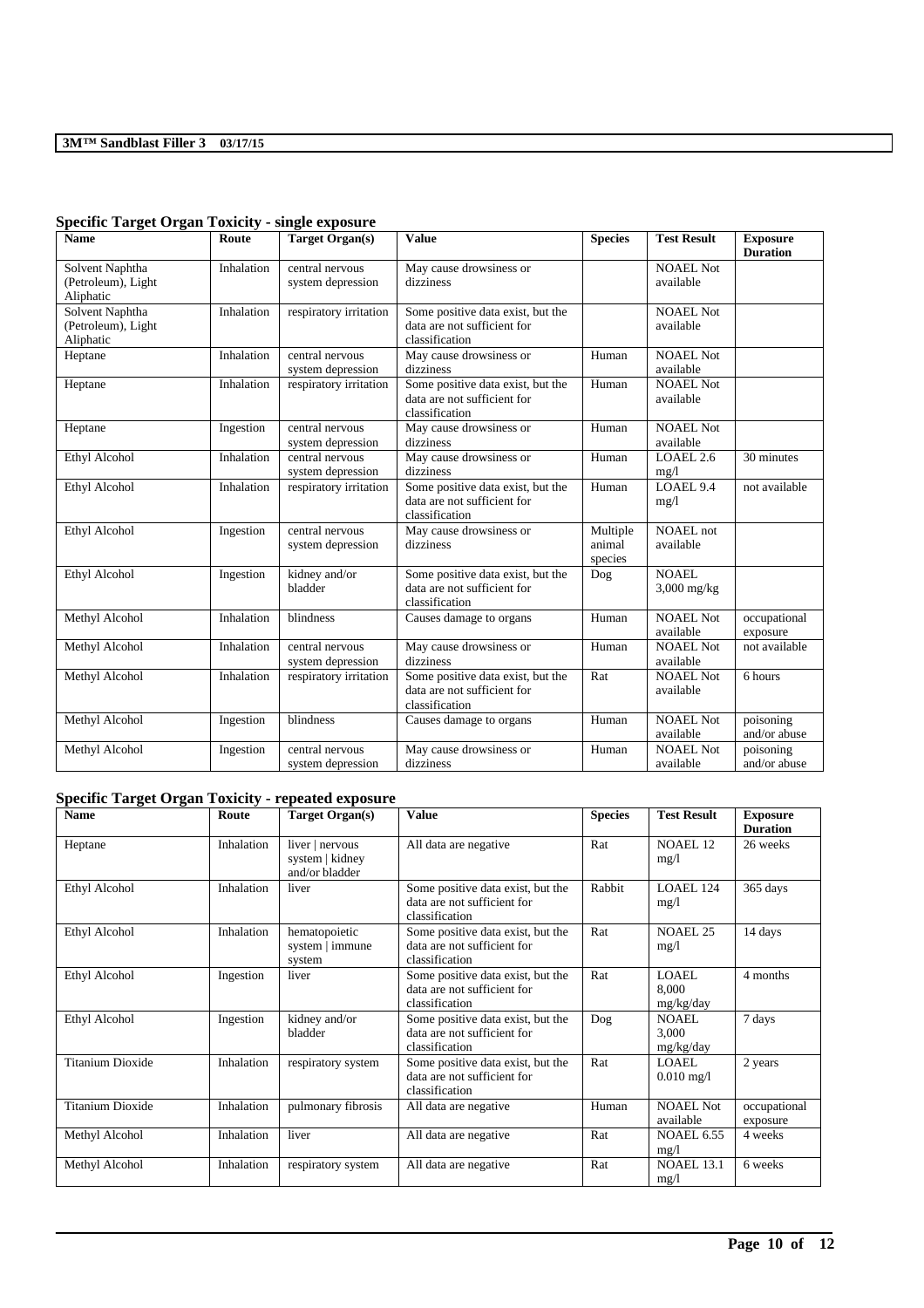| Methyl Alcohol | Ingestion | liver<br>nervous | . but the<br>Some positive data exist. | Rat | <b>NOAEL</b> | 90 days |
|----------------|-----------|------------------|----------------------------------------|-----|--------------|---------|
|                |           | system           | data are not sufficient for            |     | 2.500        |         |
|                |           |                  | . .<br>classification                  |     | mg/kg/day    |         |

#### **Aspiration Hazard**

| $\mathbf{v}$<br>Name                                                  | $-1$<br>/alue     |
|-----------------------------------------------------------------------|-------------------|
| $\cdots$<br>. Light Aliphatic<br>(Petroleum)<br>Naphtha (F<br>Solvent | Aspiration hazard |
| $\sim$ $\sim$<br>Heptane                                              | Aspiration hazard |

**Please contact the address or phone number listed on the first page of the SDS for additional toxicological information on this material and/or its components.**

# **SECTION 12: Ecological information**

### **Ecotoxicological information**

Please contact the address or phone number listed on the first page of the SDS for additional ecotoxicological information on this material and/or its components.

#### **Chemical fate information**

Please contact the address or phone number listed on the first page of the SDS for additional chemical fate information on this material and/or its components.

# **SECTION 13: Disposal considerations**

### **13.1. Disposal methods**

Dispose of contents/ container in accordance with the local/regional/national/international regulations.

Incinerate in a permitted waste incineration facility. As a disposal alternative, utilize an acceptable permitted waste disposal facility. Empty drums/barrels/containers used for transporting and handling hazardous chemicals (chemical substances/mixtures/preparations classified as Hazardous as per applicable regulations) shall be considered, stored, treated & disposed of as hazardous wastes unless otherwise defined by applicable waste regulations. Consult with the respective regulating authorities to determine the available treatment and disposal facilities.

### **EPA Hazardous Waste Number (RCRA):** D001 (Ignitable)

# **SECTION 14: Transport Information**

For Transport Information, please visit **http://3M.com/Transportinfo** or call 1-800-364-3577 or 651-737-6501.

# **SECTION 15: Regulatory information**

### **15.1. US Federal Regulations**

Contact 3M for more information.

### **311/312 Hazard Categories:**

Fire Hazard - Yes Pressure Hazard - No Reactivity Hazard - No Immediate Hazard - Yes Delayed Hazard - Yes

\_\_\_\_\_\_\_\_\_\_\_\_\_\_\_\_\_\_\_\_\_\_\_\_\_\_\_\_\_\_\_\_\_\_\_\_\_\_\_\_\_\_\_\_\_\_\_\_\_\_\_\_\_\_\_\_\_\_\_\_\_\_\_\_\_\_\_\_\_\_\_\_\_\_\_\_\_\_\_\_\_\_\_\_\_\_\_\_\_\_

# **15.2. State Regulations**

Contact 3M for more information.

## **15.3. Chemical Inventories**